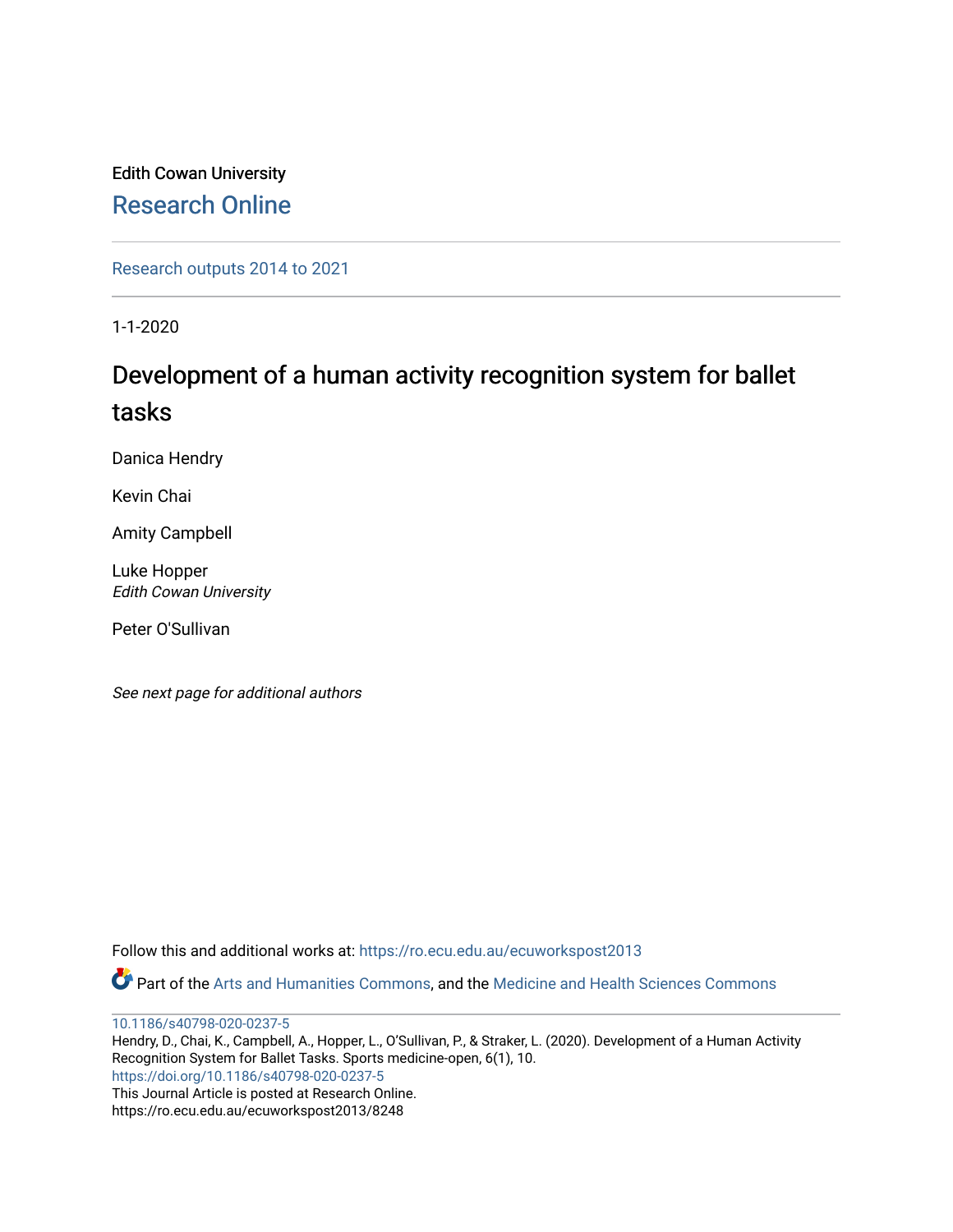# Authors

Danica Hendry, Kevin Chai, Amity Campbell, Luke Hopper, Peter O'Sullivan, and Leon Straker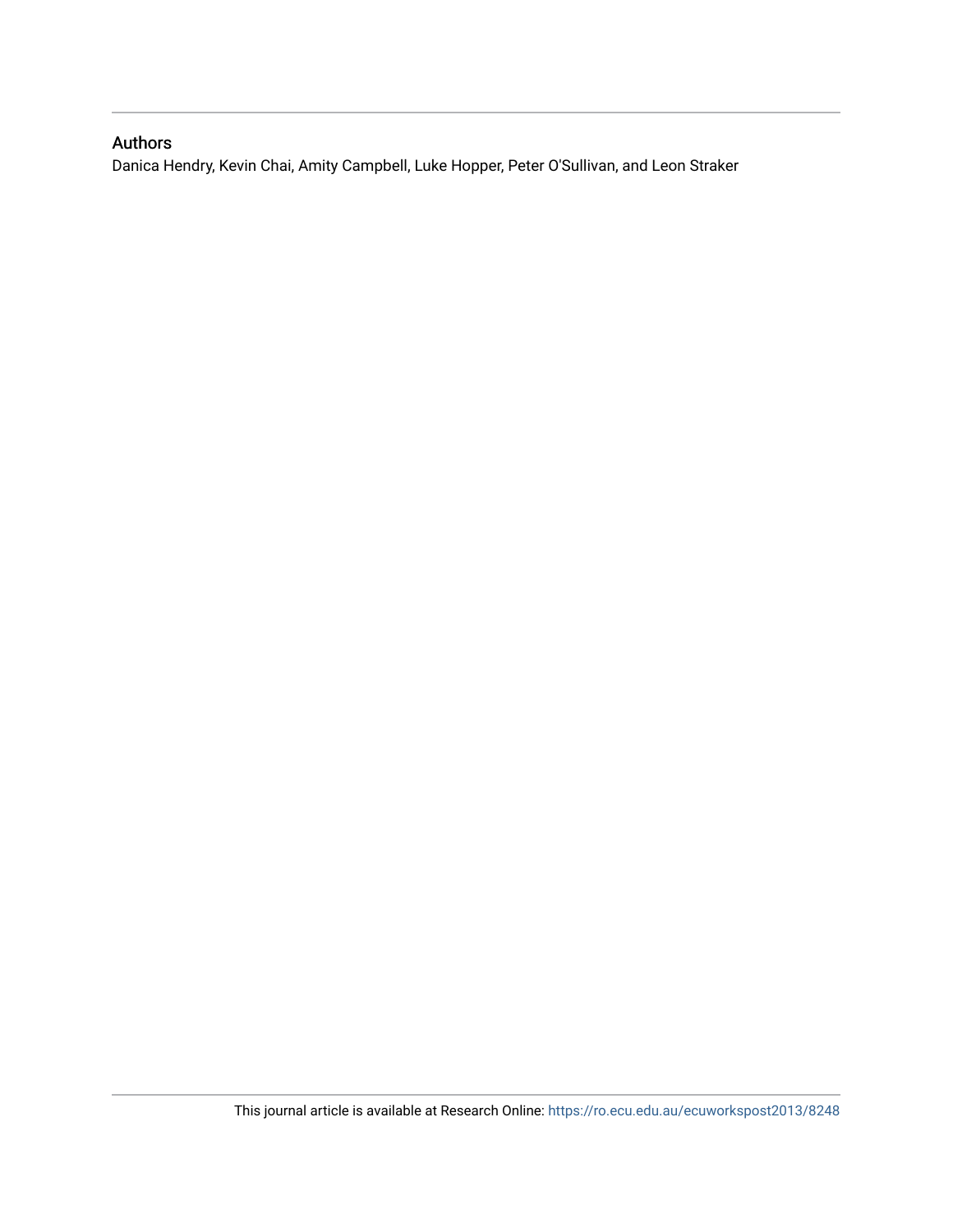# ORIGINAL RESEARCH ARTICLE **External in the Second Access**

# Development of a Human Activity Recognition System for Ballet Tasks

Danica Hendry<sup>1[\\*](http://orcid.org/0000-0001-8701-2212)</sup>®, Kevin Chai<sup>2</sup>, Amity Campbell<sup>1</sup>, Luke Hopper<sup>3</sup>, Peter O'Sullivan<sup>1</sup> and Leon Straker<sup>1</sup>

# Abstract

**Background:** Accurate and detailed measurement of a dancer's training volume is a key requirement to understanding the relationship between a dancer's pain and training volume. Currently, no system capable of quantifying a dancer's training volume, with respect to specific movement activities, exists. The application of machine learning models to wearable sensor data for human activity recognition in sport has previously been applied to cricket, tennis and rugby. Thus, the purpose of this study was to develop a human activity recognition system using wearable sensor data to accurately identify key ballet movements (jumping and lifting the leg). Our primary objective was to determine if machine learning can accurately identify key ballet movements during dance training. The secondary objective was to determine the influence of the location and number of sensors on accuracy.

Results: Convolutional neural networks were applied to develop two models for every combination of six sensors (6, 5, 4, 3, etc.) with and without the inclusion of transition movements. At the first level of classification, including data from all sensors, without transitions, the model performed with 97.8% accuracy. The degree of accuracy reduced at the second (83.0%) and third (75.1%) levels of classification. The degree of accuracy reduced with inclusion of transitions, reduction in the number of sensors and various sensor combinations.

**Conclusion:** The models developed were robust enough to identify jumping and leg lifting tasks in real-world exposures in dancers. The system provides a novel method for measuring dancer training volume through quantification of specific movement tasks. Such a system can be used to further understand the relationship between dancers' pain and training volume and for athlete monitoring systems. Further, this provides a proof of concept which can be easily translated to other lower limb dominant sporting activities

# Key Points

- Deep learning models were shown to have acceptable accuracy when applied to recognised ballet-specific jumping and leg lifting tasks in a population of 23 dancers.
- A system of multiple sensors (six per dancer) was shown to have the greatest accuracy; however, the optimal single sensor model also performed with acceptable accuracy.
- The inclusion of all six sensors yielded the highest degree of accuracy: however, fewer sensors still provided an acceptable degree of accuracy. For real-

\* Correspondence: [danica.hendry@curtin.edu.au](mailto:danica.hendry@curtin.edu.au) <sup>1</sup>

<sup>1</sup>School of Physiotherapy and Exercise Science, Curtin University, Perth, Western Australia, Australia

Full list of author information is available at the end of the article

© The Author(s). 2020 Open Access This article is distributed under the terms of the Creative Commons Attribution 4.0 International License ([http://creativecommons.org/licenses/by/4.0/\)](http://creativecommons.org/licenses/by/4.0/), which permits unrestricted use, distribution, and reproduction in any medium, provided you give appropriate credit to the original author(s) and the source, provide a link to the Creative Commons license, and indicate if changes were made.

### Introduction

reduce athlete burden.

The quantification of training volumes in sport has significantly advanced knowledge regarding the development of musculoskeletal pain disorders in athletes [\[1](#page-10-0)]. Due to a high prevalence of lower limb and lower back pain and associated disability in dancers, there is a growing body of literature focussing on physical training volume in this population  $[2-4]$  $[2-4]$  $[2-4]$  $[2-4]$  $[2-4]$ . Assessment of dancer training volumes has been largely derived from subjective, self-reported measures such as schedules and activity diaries [[2,](#page-11-0) [4\]](#page-11-0), which are imprecise and are frequently biased [\[5](#page-11-0)]. Furthermore, these methods are limited to

world application, minimal sensors are required to

 The method demonstrated for model development is highly translatable for future developments in other lower limb dominant sporting activities.





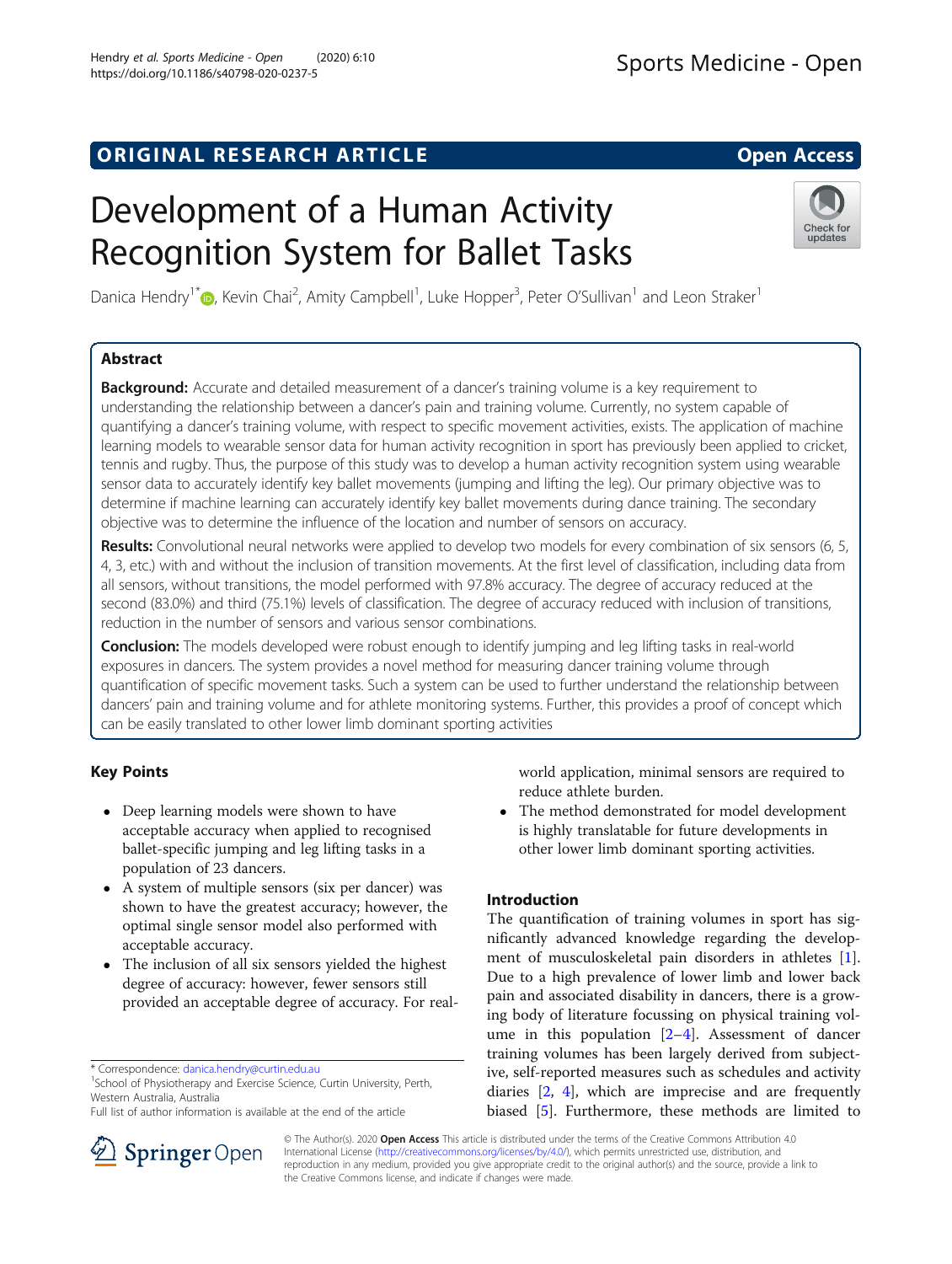the number of hours of training/performing and do not account for individual dancer training volume or specific movements. In quantifying training volume, specific movements likely to be provocative of pain should be considered [[6\]](#page-11-0), such as jumping and landing, which has been associated with development of foot/ankle, knee and lower back pain [[7,](#page-11-0) [8\]](#page-11-0), and lifting the leg to the front, side or behind the body, which has been associated with hip and lower back pain [\[9](#page-11-0)]. Accurate and detailed measurement of a dancer's training volume is a key requirement in understanding the relationship between training volume and pain disorders. However, no automated and objective system exists which provides the sensitivity to measure the training volume of specific movements performed by individual dancers.

Small, relatively inexpensive, commercially available wearable sensors have been rapidly adopted in mainstream sports for the objective quantification of training volume [\[5\]](#page-11-0). Sensor units typically incorporate accelerometry technology to evaluate movement magnitudes and provide an estimation of metabolic demands of sporting activities [[5\]](#page-11-0). Specific movement tasks may be better detected using inertial measurement units (IMU), which incorporate accelerometers, gyroscopes and magnetometers allowing for the use of multiple sensor outputs to identify specific movement tasks [\[10](#page-11-0)]. Accelerometers measure the rate of change of velocity via linear accelerations, and gyroscopes measure orientation and angular velocity [[11](#page-11-0)]. Magnetometers provide directional information, similar to a compass, by measuring magnetic field strength [[11\]](#page-11-0).

Machine learning algorithms, when applied to IMU data, have provided new insight into the evaluation of athletic movement demands through the automatic recognition of sport-specific movements, 'human activity recognition' (HAR) [\[12](#page-11-0)]. Machine learning algorithms learn from data and can perform better than manually hard-coded rules for complex problems. For example, machine learning algorithms have been applied to data from a single wrist-worn IMU in tennis, demonstrating an accuracy of 97.4% when classifying three different tennis strikes [\[13](#page-11-0)]. Accuracy reduced to 93.2% when nine different types of tennis strikes were included in the algorithm [[13](#page-11-0)], suggesting that machine learning performance reduces with greater levels of feature classification. Further, a manufacturer developed algorithm for detecting jumps during volleyball using a sacrum mounted sensor, with an average precision (accurate detection of relevant events) and recall (accurate rejection of irrelevant events) of 99.8% and 87.9%, respectively [[14\]](#page-11-0), as well as with excellent specificity and sensitivity, correctly identifying 96.8% of the jumping activities and 100% of non-jumping activities, with no false negatives [[15\]](#page-11-0). These results suggest that there is great potential for HAR using IMU in dance to provide specific automated means of quantifying dance-specific movements.

Recently, more sophisticated machine learning techniques have been developed, such as deep learning for HAR [[16,](#page-11-0) [17](#page-11-0)]. Deep learning models are able to automatically learn features from raw data and are often able to achieve better performance than traditional machine learning because their added complexity allows the models to take greater advantage of larger and more complex training datasets [[16\]](#page-11-0). A convolutional neural network (CNN) is a deep learning technique commonly used for image classification and object detection and can be applied to any type of ordered data such as wearable sensor data (time series) for HAR [[16\]](#page-11-0).

The placement and number of sensors utilised can in-fluence accuracy of HAR [\[18\]](#page-11-0). Within HAR, the inclusion of multiple sensors at specific locations can impact the accuracy of classification, as well as the variety of activities that can be detected [[18\]](#page-11-0). However, wearing multiple sensors is burdensome for the athlete. As a result, researchers aim to achieve a minimum number of sensors while still developing HAR models with the highest possible degree of accuracy [\[18](#page-11-0)].

Ballet is an art form founded by a number of specific movement activities. Repeated jumping and leg lifting tasks are common ballet movements that have been as-sociated with the development of pain disorders [\[19](#page-11-0), [20](#page-11-0)]. Within a single ballet class, dancers can perform over 200 jumps, with a large variety of biomechanical demands and over half of which land unilaterally [\[20](#page-11-0)]. Similarly, dancers may lift their leg to the front, side or behind the body and the speed and pathway of the leg movement depends upon the specific activity they are performing [\[21,](#page-11-0) [22](#page-11-0)]. Finally, activities in ballet are rarely performed in isolation; instead, they are dictated by their preceding and proceeding movements, which can be termed transitions. Currently, it is unclear as to whether transitions have been incorporated into HAR models for sporting activities. However, when applied to ballet, a HAR model needs to recognise specific activities while also accounting for the large, within activity variations and consider transitions.

While there is a growing body of literature supporting the use of machine learning for activity recognition in sports [\[12](#page-11-0), [17\]](#page-11-0), based on review of the literature, to our knowledge, there are no reports of a machine learning approach to assist in quantifying ballet specific movement tasks. Thus, the purpose of this study was to develop a HAR system using wearable sensor data to accurately identify key ballet movements (jumping and lifting the leg), allowing for objective quantification of training volume in ballet. Our primary objective was to determine if machine learning can accurately identify key ballet movements during dance training. The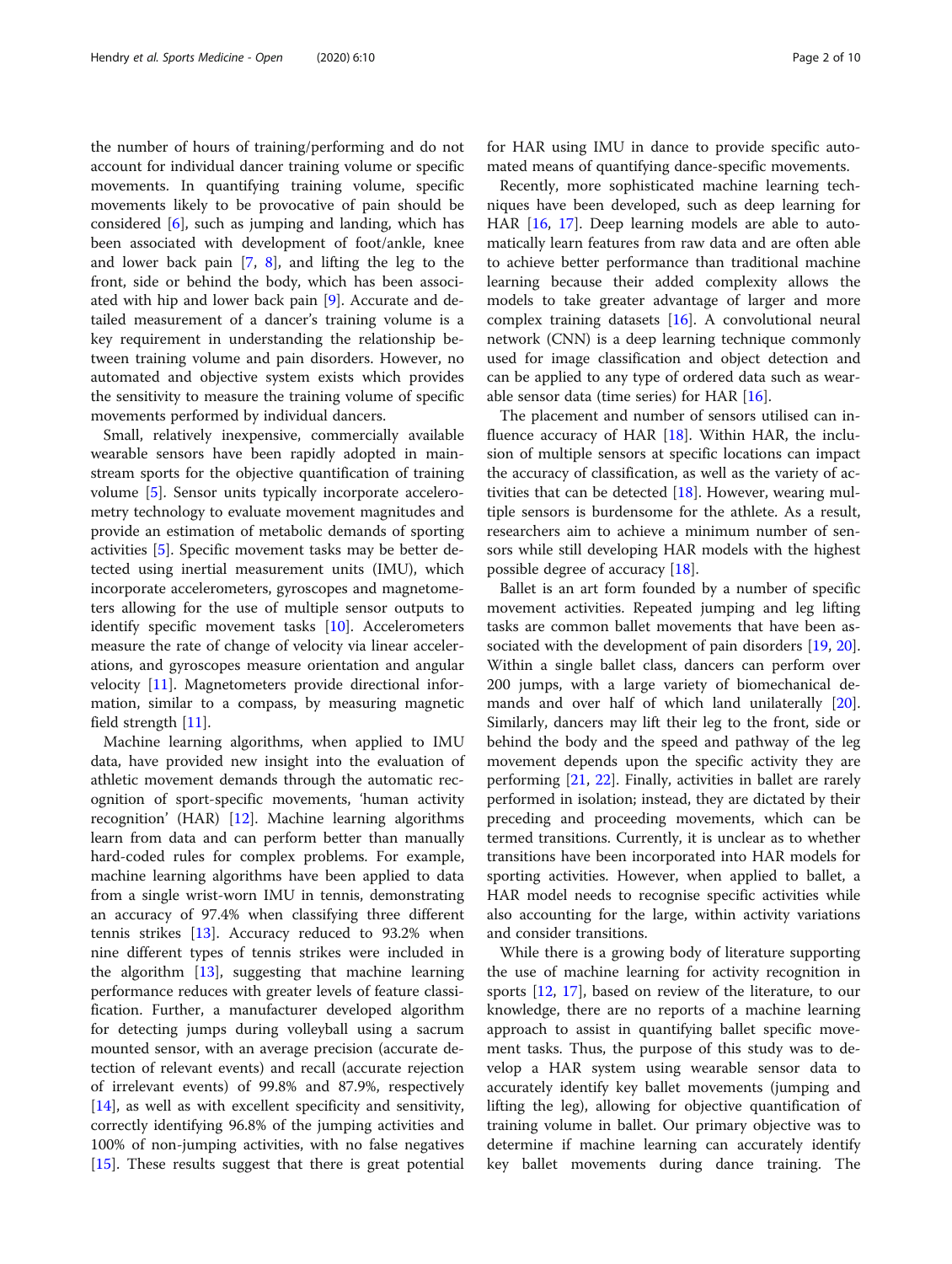<span id="page-4-0"></span>secondary objective was to determine the influence of the location and number of sensors on accuracy.

#### Methods

### Participants

We recruited 23 female pre-professional dancers (mean (SD) age, 19.6 (1.2) years) from a university dance institution. Dancers were included in the study if they were currently enrolled in one of the full-time vocational dance training programmes at the institution, uninjured at the time of data collection and were participating in a minimum of 8 hours of ballet training per week. Only female dancers were recruited for this study as the movement profile of females and males are different in ballet, where many dance movements are gender specific, and there are differences in the biomechanics demonstrated between males and females [\[23](#page-11-0), [24\]](#page-11-0). Additionally, there is greater female participation at a pre-professional level. Dancers were excluded from the study if they were currently injured or unwell. This study was approved by the university's human research ethical committee (HRE2017- 0185) with reciprocal ethical approval from the dance institution. Informed consent was obtained from all individual participants included in the study.

#### Data Collection and Tasks

Data collection took place in groups of 2 to 5 dancers within a standard ballet studio, equipped with a common sprung dance studio floor. Following a selfdirected warm-up and attachment of sensors, dancers performed a series of discrete movement tasks commonly performed within classical ballet, jumping and leg lifting tasks (see Tables 1 and [2\)](#page-5-0), i.e. the tasks were performed in isolation rather than embedded within a choreographed sequence. The jumping and leg lifting tasks were selected to reflect the movement sequences performed within a typical ballet class and were performed in the same order by all dancers. Jumping tasks incorporated small jumps and large jumps, landing bilaterally and unilaterally, on the right and left leg. The leg lifting tasks were performed to the front, side and behind the body, on the right and left leg. To allow for movement variability between the tasks, timing, magnitude and arm movements for the discrete movement tasks were determined by the dancers, reflecting normal practice. These tasks were then performed within specified choreographed sequences and to music, typical of a normal ballet class. The discrete tasks, including the order they were performed in, and examples of choreographed sequences are detailed in Table [2](#page-5-0). Data collection for each dancer took approximately 45 min.

Table 1 Levels of classification for movement tasks

|          | Jumping tasks: levels of classification              |                              |
|----------|------------------------------------------------------|------------------------------|
|          | Movement (1) Jump type (2)                           | Laterality (landing leg) (3) |
| Jump     | Bilateral landing small jump                         | Bilateral                    |
|          | Unilateral landing small jump                        | Right                        |
|          |                                                      | Left                         |
|          | Unilateral landing large jump                        | Right                        |
|          | (leap)                                               | Left                         |
|          | Leg lifting task: levels of classification           |                              |
|          | Movement (1) Direction of leg lift (2)               | Laterality lifted leg (3)    |
| Leg lift | Front                                                | Right                        |
|          |                                                      | Left                         |
|          | Side                                                 | Right                        |
|          |                                                      | Left                         |
|          | Back                                                 | Right                        |
|          |                                                      | Left                         |
|          | Other—used only for models when transitions included |                              |

### Instrumentation/Sensors and Video

Dancers wore six ActiGraph Link wearable sensors (ActiGraph Corporation, Pensacola, FL), operating at 100 Hz and with the gyroscope and magnetometer enabled. The Actigraph Link is a small commercially available triaxial wearable sensor which integrates data from an on-board accelerometer, gyroscope and magnetometer. The ActiGraph sensors were secured to the skin using a double-sided tape and a single piece of hypoallergenic tape covering at the anatomical locations as shown in Fig. [1](#page-6-0). Sensors were placed on the thoracic spine (used in previous sporting activity recognition research [\[25](#page-11-0)–[27\]](#page-11-0)), sacrum (recommended as this is close to an individual's centre of mass  $[18]$  $[18]$ ) and lower limbs (to capture lower limb movement). On the lower limbs, sensors were placed bilaterally in order to detect the different asymmetrical movements of dance. Both thigh and shin sensors were placed on each lower limb as the shin would likely provide a larger amplitude of acceleration due to the larger axis of rotation (particularly in leg lift tasks), thus providing different information for the HAR model development. Additionally, dancers were simultaneously video recorded using a GoPro Session 5 (GoPro. Inc., USA), capturing 100 frames per second.

#### HAR System Development

The process of developing the HAR system is described in detail below [[28\]](#page-11-0).

Following data collection, the ActiLife software (version 6.13.3) was used to output date-time stamped files of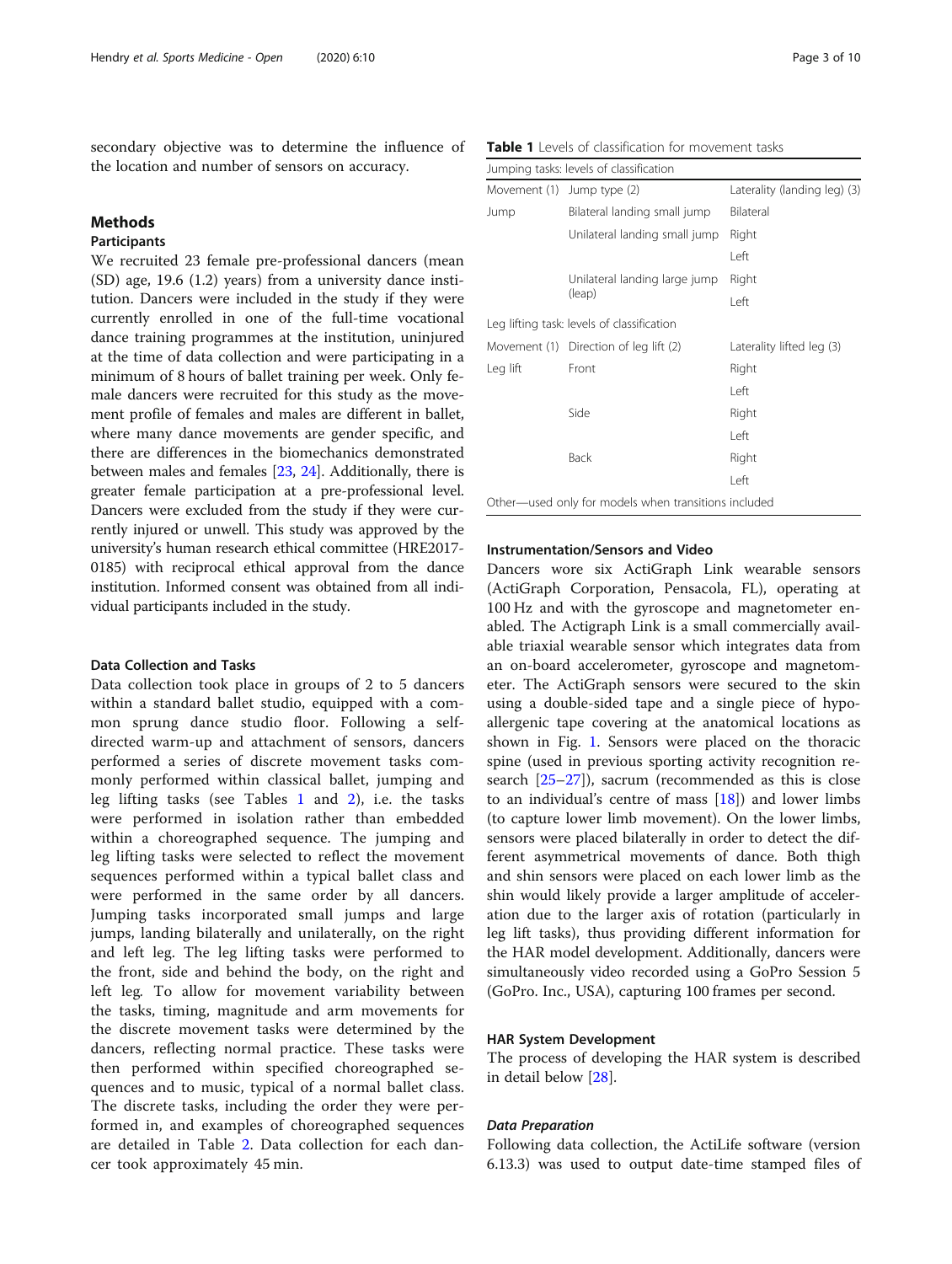|  | Page 4 or |  |
|--|-----------|--|
|  |           |  |
|  |           |  |
|  |           |  |

| <b>Ballet movement</b>                                | Description                                                                                                                                                                                                                                                                                                                                                                                                  |
|-------------------------------------------------------|--------------------------------------------------------------------------------------------------------------------------------------------------------------------------------------------------------------------------------------------------------------------------------------------------------------------------------------------------------------------------------------------------------------|
| Leg lifting tasks                                     |                                                                                                                                                                                                                                                                                                                                                                                                              |
| Grands battements (devant, a la<br>seconde, derriere) | In a controlled, large amplitude tossing or throwing action, the dancer flexes at the hip to bring the lower<br>limb with the knee held in extension to the front of the body 3 times in succession closing into fifth<br>position each time. The dancer then repeats this movement to the side of the body and then behind the<br>body (hip and lumbar spine extension). This is repeated on the other leg. |
| Develloppe (devant, a la seconde,<br>derriere)        | In a slow, controlled unfolding movement, the dancer lifts the leg to the front of the body. This is repeated<br>to the side and the back. This is repeated on the other leg. This is repeated 3 times.                                                                                                                                                                                                      |
| Battement Lente (devant, a la<br>seconde, derriere)   | In a slow, controlled movement, the dancer lifts the leg to the front of the body, maintaining knee<br>extension. This is repeated to the side and the back. This is repeated on the other leg. This is repeated 3<br>times.                                                                                                                                                                                 |
| Jumping tasks                                         |                                                                                                                                                                                                                                                                                                                                                                                                              |
| Sauté in first position                               | The dancer commences in first position of the feet (lower limbs externally rotated and heels placed<br>together) and performs 8 vertical jumps landing bilaterally.                                                                                                                                                                                                                                          |
| Changement in fifth position                          | The dancer commences in fifth position of the feet (lower limbs externally rotated and feet crossed) and<br>performs 8 vertical jumps changing the front foot upon landing.                                                                                                                                                                                                                                  |
| Entrechat Quatre                                      | The dancer commences in fifth position of the feet (lower limbs externally rotated and feet crossed) and<br>performs 4 vertical jumps beating the legs in air before landing bilaterally with the same foot in front. This<br>was performed with the right leg and left leg starting in front.                                                                                                               |
| Assemblé                                              | The dancer commences in fifth position and swishes one leg out to the side as they take off, they gather<br>the legs in the air together and land before immediately taking off for the next jump. This is repeated 6<br>times.                                                                                                                                                                              |
| Jeté ordinaire                                        | The dancer commences in fifth position and swishes one leg out to the side as they take off, they then land<br>on the limb that they swished to the side. This is repeated 8 times.                                                                                                                                                                                                                          |
| Temps levé                                            | A single leg vertical jump and land performed 5 times in succession                                                                                                                                                                                                                                                                                                                                          |
| Grand Jeté en avant                                   | A big leap. To prepare for the movement, the dancer performed a travelling sequence to generate<br>momentum, as they would normally do within a dance class. This was repeated 2 times on each leg.                                                                                                                                                                                                          |
| Grand Jeté en tournant                                | A big leap turning the body in the air. This was repeated 3 times on each leg                                                                                                                                                                                                                                                                                                                                |
| Choreographed sequence example                        |                                                                                                                                                                                                                                                                                                                                                                                                              |
| Slow leg lift sequence                                | Develloppe devant with right leg, lower the leg to pass through first position to lift into battement lente<br>derriere. Lower the leg into fifth position.<br>Develloppe the left leg a la seconde. Carry the leg, still lifted to derriere. Hold the leg lift derriere and<br>pivot the body slowly 360°.<br>Once returned to original positon, close in 5th position. Travelling step into a pirouette.   |
| Jump sequence                                         | Travelling step to the right, jeté ordinare to the right, temps levee<br>Travelling step to the left, jeté ordinare to the left, temps levee<br>Travelling step to the right, jeté ordinare to the right, temps levee<br>Travelling step to the left, assemble<br>Remaining on the floor rise up on toes from bent knee position. Three changements changing direction on<br>each on to turn 360°            |

<span id="page-5-0"></span>

| Table 2 Order and description of discrete ballet movement tasks and example of choreographed sequences |  |  |  |
|--------------------------------------------------------------------------------------------------------|--|--|--|
|--------------------------------------------------------------------------------------------------------|--|--|--|

Bold indicates movements for classification and italics indicate transition movement

each wearable sensor's raw data including triaxial accelerometer, gyroscope and magnetometer outputs.

The video data was manually annotated frame by frame by a ballet expert to identify and classify the specific movements at 3 levels (see Table [1\)](#page-4-0). The first level of classification determined if the dancer was performing a jump or a leg lifting task. At the second level of classification, jumps were identified based upon size (smaller jumps or large leaps) and whether they landed bilaterally or unilaterally. Smaller jumps included both bilateral and unilateral landings, whereas all large leaps land unilaterally. At the second level of classification, leg lifting tasks were classified by the direction (front, side or back). The third level of classification described laterality

of the tasks, i.e. whether the dancer was landing on the right or left leg during unilateral jumping tasks and whether they were lifting their right leg or left leg during leg lifting tasks. Movements that dancers performed that were not these specific movements were left without annotation and considered 'other' at all 3 levels of classification.

A customised LabVIEW program (LabVIEW 2017 SP1, National Instruments, Austin, TX, USA) was used to synchronise and merge the six sensor files with the video-based specific movement annotation file. Time synchronisation was based on a standardised movement; dancers were instructed to stand still for 5 s, then perform a double leg heel raise and then stand still for another 5 s at the beginning of data collection. This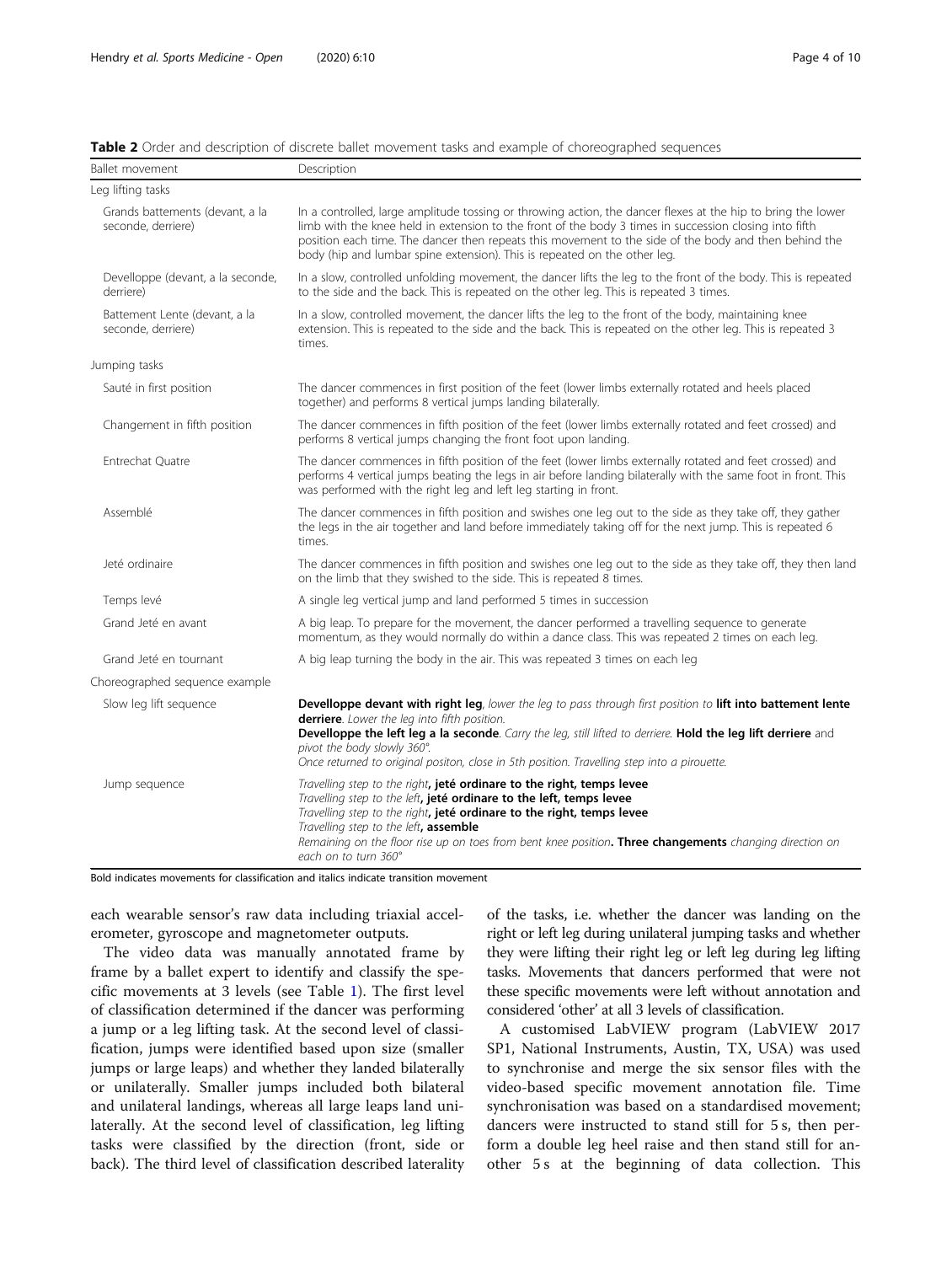<span id="page-6-0"></span>

generated an accelerometry signal which was similar on all sensors, with a period of stillness on either side which could be used for visual synchronisation with the video data. Following synchronisation, unwanted data was removed. Unwanted data were time periods where dancers were not performing the discrete movement tasks or choreographed sequences of movements. This included periods such as breaks, when dancers were being instructed on what movements to perform, as well as short practice sessions performed by the dancers.

The data was segmented at a fixed window size of 100 frames to align with the 100-Hz sensor and 100-fps video data, resulting in the dataset being split into 1-s segments of data. Additionally, overlapping segments were created in order to capture enough data for detecting events near the window boundaries. An overlap size of 75% was used as it achieved better results compared with other sizes (0%, 25% and 50% were tested).

Initial experimentation was performed, extracting a number of time and frequency domain features

commonly used in HAR with wearable sensors [[10](#page-11-0), [29](#page-11-0), [30\]](#page-11-0), such as calculating the average and median signal values for various time segments and discrete cosine transforms. These features were used with a number of machine learning approaches including, but not limited to, logistic regression, random forests, support vector machines and shallow neural networks. However, these approaches did not achieve satisfactory results. CNNs were therefore used to learn and extract features automatically from the dataset [[16](#page-11-0)].

Exhaustive feature selection was applied in order to evaluate all location combinations of sensors for training our models.

A number of CNN architectures were experimented with, using different numbers of layers, filters, filter sizes, activation functions and combinations of convolution and pooling layers. The filter size (layer 1, 25 horizontal, 9 vertical; layer 2, 10 horizontal, 9 vertical) for the convolution layers was selected to allow for filters to learn for each sensor location at a time, i.e. filters to be learnt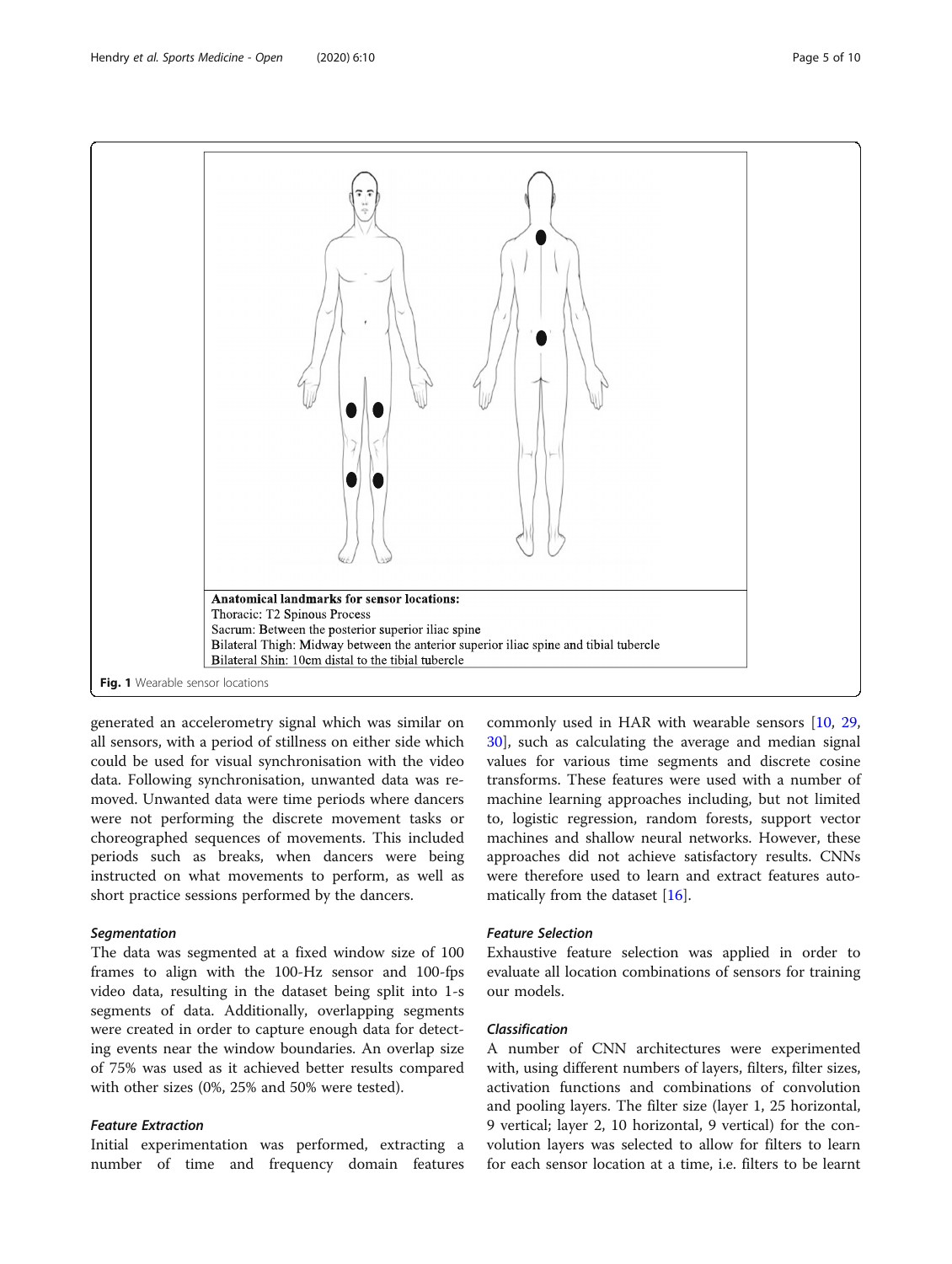for the left shin  $x$ ,  $y$  and  $z$  along with the accelerometer, gyroscope and magnetometer all at once and then the next sensor location would be learnt. The optimisation algorithm applied to the entire model was the adaptive momentum (Adam) algorithm [\[31](#page-11-0)]. Further detail on model architecture can be seen in Additional file [1.](#page-10-0)

Two models were developed for each possible sensor combination, first without the consideration of transition movements and the second with the consideration of transition movements. Data that was annotated as 'other' was considered transition movement.

#### Determining Model Performance/Statistical Testing

The performances of the models were evaluated using a leave-one-out cross-validation method [[30\]](#page-11-0). In the leaveone-out cross-validation, the classification model is trained on data from all of the participants except one, which is 'held out' and used as the test dataset. The process is repeated until all participants have served as the test data, and the performance evaluation results are averaged [\[30](#page-11-0)].

To explore the primary aim, determining the performance of the model in detecting the movement tasks, the models were evaluated using all six sensors, at each of the three levels of classification. The models developed without consideration of transition movements allowed comparisons with existing literature, while the addition of transitions allows for greater ecological validity [\[32](#page-11-0)]. To explore the secondary aim, determining to what extent the number and location of sensors affect performance of the model, the model was evaluated using all other possible sensor combinations (i.e. all possible combinations for five sensors, four sensors, three sensors, etc.) at each of the three levels of classification. This allowed determination of the best combination for each

number of sensors. To interpret the performance of the models, confusion matrices were constructed for each participant with every combination of sensors and averaged across the population. The components of a confusion matrix are demonstrated in Fig. 2. This was used to calculate the degree of accuracy for each model in classifying the movements at each of the three levels of classification for all sensor combinations. Accuracy was calculated by the sum of the true positive and true negative divided by the total [[13\]](#page-11-0).

### Results

#### All Six Sensors

At the first level of classification, including all six sensors, the model without transitions performed with 97.8% accuracy. The degree of accuracy reduced at the second and third levels of classification to 83.0% and 75.1%, respectively. When transitions were included, the performance of the model reduced to 84.2% accuracy at the first level of classification, 77.1% at the second level and 73.5% at the third level.

#### Different Sensor Combinations

Without transitions, the model performed with a high degree of accuracy at the first level of classification regardless of the number of sensors the dancer was wearing (see Table [3\)](#page-8-0). At the second and third levels of classification, there were reductions in performance of the model with reduced sensors regardless of the sensor combination (see Table [3\)](#page-8-0).

A similar trend existed when transitions were applied (see Table [4](#page-8-0)).

|        |                       | <b>Predicted</b>       |                                                                                                                                                                                                                                                       |                                                                                                 |                    |
|--------|-----------------------|------------------------|-------------------------------------------------------------------------------------------------------------------------------------------------------------------------------------------------------------------------------------------------------|-------------------------------------------------------------------------------------------------|--------------------|
|        |                       | <b>Positive</b>        | <b>Negative</b>                                                                                                                                                                                                                                       |                                                                                                 |                    |
| Actual | <b>Positive</b>       | True positive<br>(tp)  | False negative<br>(fn)                                                                                                                                                                                                                                | $Accuracy =$                                                                                    | $tp + tn$<br>total |
|        | <b>Negative</b>       | False positive<br>(fp) | True negative<br>(tn)                                                                                                                                                                                                                                 |                                                                                                 |                    |
|        | Definitions of terms: |                        | True positive: Cases where the model correctly identified the activity<br>False negative: Cases where the model correctly identified when the activity was not performed<br>False negative: Cases where the model incorrectly identified the activity |                                                                                                 |                    |
|        |                       |                        |                                                                                                                                                                                                                                                       | True negative: Cases where the model incorrectly identified when the activity was not performed |                    |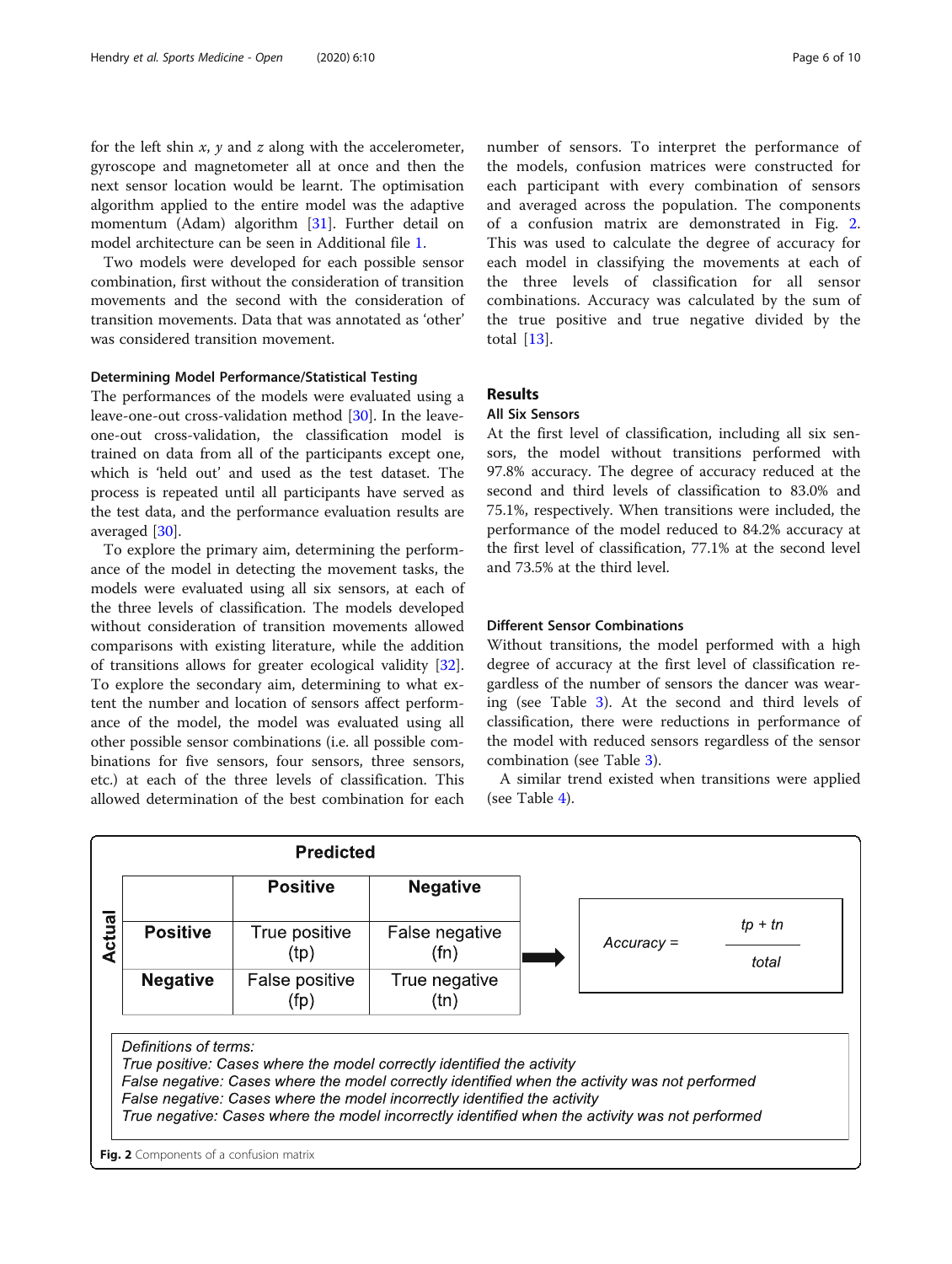<span id="page-8-0"></span>Table 3 Degree of accuracy for different sensor combinations at all three levels of classification—without transitions

|                                                               | Level 1                        |                                                  |                                                           | Level 2                        |                                        |                                                           | Level 3                        |                                                  |                                                    |
|---------------------------------------------------------------|--------------------------------|--------------------------------------------------|-----------------------------------------------------------|--------------------------------|----------------------------------------|-----------------------------------------------------------|--------------------------------|--------------------------------------------------|----------------------------------------------------|
| Number of sensors (number of<br>possible sensor combinations) | Accuracy score<br>mean (range) | Best                                             | Worst                                                     | Accuracy score<br>mean (range) | Best                                   | Worst                                                     | Accuracy score<br>mean (range) | Best                                             | Worst                                              |
| 5(6)                                                          | 98.2%<br>$(98 - 98.5\%)$       | L shin<br>L thigh<br>R shin<br>R thigh<br>Sacrum | L thigh<br>L shin<br>R thigh<br>Sacrum<br><b>Thoracic</b> | 81.8%<br>$(81.3 - 81.8\%)$     | L shin<br>L thigh<br>R shin<br>R thigh | L shin<br>L thigh<br>R thigh<br>Sacrum<br>Sacrum Thoracic | 74.9%<br>$(74.1 - 76.3%)$      | L shin<br>L thigh<br>R shin<br>R thigh<br>Sacrum | L shin<br>L thigh<br>R thigh<br>Sacrum<br>Thoracic |
| 4(15)                                                         | 98.1%<br>$(97.8 - 98.4\%)$     | L shin<br>L thigh<br>R shin<br>R thigh           | L thigh<br>R shin<br>R thigh<br>Sacrum                    | 81.3%<br>$(79.3 - 82.4\%)$     | L shin<br>R shin<br>R thigh            | L shin<br>L thigh<br>Sacrum<br>Sacrum Thoracic            | 73.8%<br>$(71.8 - 75.1\%)$     | L shin<br>R shin<br>R thigh<br>Sacrum            | R shin<br>R thigh<br>Sacrum<br>Thoracic            |
| 3(20)                                                         | 98%<br>$(97.6 - 98.2%)$        | L shin<br>R thigh<br>Sacrum                      | R shin<br>Sacrum<br>Thoracic                              | 79.5%<br>$(73.7 - 81.7%)$      | L shin<br>R shin<br>Sacrum             | L shin<br>L thigh<br>Thoracic                             | 72.0%<br>$(65.2 - 74.5%)$      | L shin<br>R thigh<br>Sacrum                      | L shin<br>L thigh<br>Thoracic                      |
| 2(15)                                                         | 97.7%<br>$(97.2 - 98.1\%)$     | L shin<br>R thigh                                | Sacrum<br>Thoracic                                        | 75.8%<br>$(69.7 - 80.2\%)$     | L shin<br>R thigh                      | L shin<br>L thigh                                         | 68.0%<br>$(61.5 - 72.5%)$      | L shin<br>R thigh                                | L shin<br>Thoracic                                 |
| 1(6)                                                          | 97.3%<br>$(97 - 97.7%)$        | R thigh                                          | R shin                                                    | 67.1%<br>$(60.2 - 76.5%)$      |                                        | Sacrum Thoracic                                           | 56.5%<br>$(38.0 - 65.3%)$      | Sacrum                                           | Thoracic                                           |

### **Discussion**

Using triaxial accelerometer, magnetometer and gyroscope outputs of six wearable sensors, a CNN model was trained to identify dance-specific jumping and leg lifting tasks at three different levels of classification. Models based on data without transitions performed superiorly to models which considered transition movements. There was a gradual reduction in model performance with increased levels of classification and performance also reduced with reduced sensor numbers and for different sensor location combinations.

At the first level of classification, determining if the dancer was jumping or lifting their leg, using all six sensors and not including transitions, the model developed in this study performed superiorly to previously developed HAR algorithms in sport [\[10](#page-11-0), [12,](#page-11-0) [17,](#page-11-0) [33\]](#page-11-0), with an average degree of accuracy of 98.2%. Convolutional neural networks have previously been applied to a single wearable sensor's accelerometer output to identify 10 different specific strikes in beach volleyball at a single level of classification with a lower classification accuracy of 83.2% [[33\]](#page-11-0). The results of the current study are closer to those of machine learning programmes which have been developed for the recognition of bowling tasks in cricket (99% specificity and 98.1% sensitivity) [[25\]](#page-11-0) and tackles in rugby (97.6% accuracy) [[27](#page-11-0)]. While manufacturer-developed algorithms have been developed to detect jumping on other sporting populations with similar accuracy, these have not been validated in dance-specific jumps [[14,](#page-11-0) [15\]](#page-11-0). Further, they only detect jumping movements and not activities  $[14]$  $[14]$ . Therefore, the current study provides a system to detect specific dance

Table 4 Degree of accuracy for different sensor combinations at all 3 levels of classification—with transitions

|                                                               | Level 1                        |                                                    |                                                    | Level 2                        |                                                    |                                                   | Level 3                        |                                                  |                                                    |
|---------------------------------------------------------------|--------------------------------|----------------------------------------------------|----------------------------------------------------|--------------------------------|----------------------------------------------------|---------------------------------------------------|--------------------------------|--------------------------------------------------|----------------------------------------------------|
| Number of sensors (number of<br>possible sensor combinations) | Accuracy score<br>mean (range) | Best                                               | Worst                                              | Accuracy score<br>mean (range) | Best                                               | Worst                                             | Accuracy score<br>mean (range) | Best                                             | Worst                                              |
| 5(6)                                                          | 84%<br>$(83.6 - 84.4\%)$       | L shin<br>L thigh<br>R shin<br>R thigh<br>Thoracic | L thigh<br>L shin<br>R thigh<br>Sacrum<br>Thoracic | 76.2%<br>$(75.9 - 76.6%)$      | L shin<br>L thigh<br>R shin<br>R thigh<br>Thoracic | L shin,<br>L thigh<br>R shin<br>R thigh<br>Sacrum | 73.6%<br>$(73.2 - 74%)$        | L shin<br>L thigh<br>R shin<br>R thigh<br>Sacrum | L shin<br>L thigh<br>R shin<br>R thigh<br>Thoracic |
| 4(15)                                                         | 83.4%<br>$(82.5 - 84.0\%)$     | L shin<br>R shin<br>R thigh<br>Sacrum              | L shin<br>L thigh<br>Sacrum<br>Thoracic            | 75.3%<br>$(74.5 - 75.9%)$      | L shin<br>R shin<br>R thigh<br>Thoracic            | L shin<br>L thigh<br>Sacrum<br>Thoracic           | 73.0%<br>$(71.5 - 74%)$        | L shin<br>L thigh<br>R shin<br>R thigh           | L shin<br>L thigh<br>Sacrum<br>Thoracic            |
| 3(20)                                                         | 82.9%<br>$(82.1 - 83.6%)$      | L shin<br>R shin<br>Thoracic                       | L shin<br>L thigh<br>Sacrum                        | 73.9%<br>$(70 - 75.4\%)$       | L shin<br>R shin<br>Sacrum                         | L shin<br>L thigh<br>Thoracic                     | 71.6%<br>$(67.1 - 73.3\%)$     | L shin<br>R shin<br>R thigh                      | L shin<br>L thigh<br>Thoracic                      |
| 2(15)                                                         | 82.1%<br>$(81.2 - 82.9%)$      | L shin<br>R high                                   | L shin<br>Thoracic                                 | 71.2%<br>$(67.3 - 74.4\%)$     | L shin<br>R thigh                                  | L shin<br>Thoracic                                | 68.5%<br>$(64 - 71.8\%)$       | L shin<br>R thigh                                | L shin<br>Thoracic                                 |
| 1(6)                                                          | 80.6%<br>$(78.0 - 81.6%)$      | R thigh                                            | Thoracic 64.7%                                     | $(58.5 - 70%)$                 | Sacrum                                             | Thoracic                                          | 61.0%<br>$(47.4 - 67%)$        | Sacrum                                           | Thoracic                                           |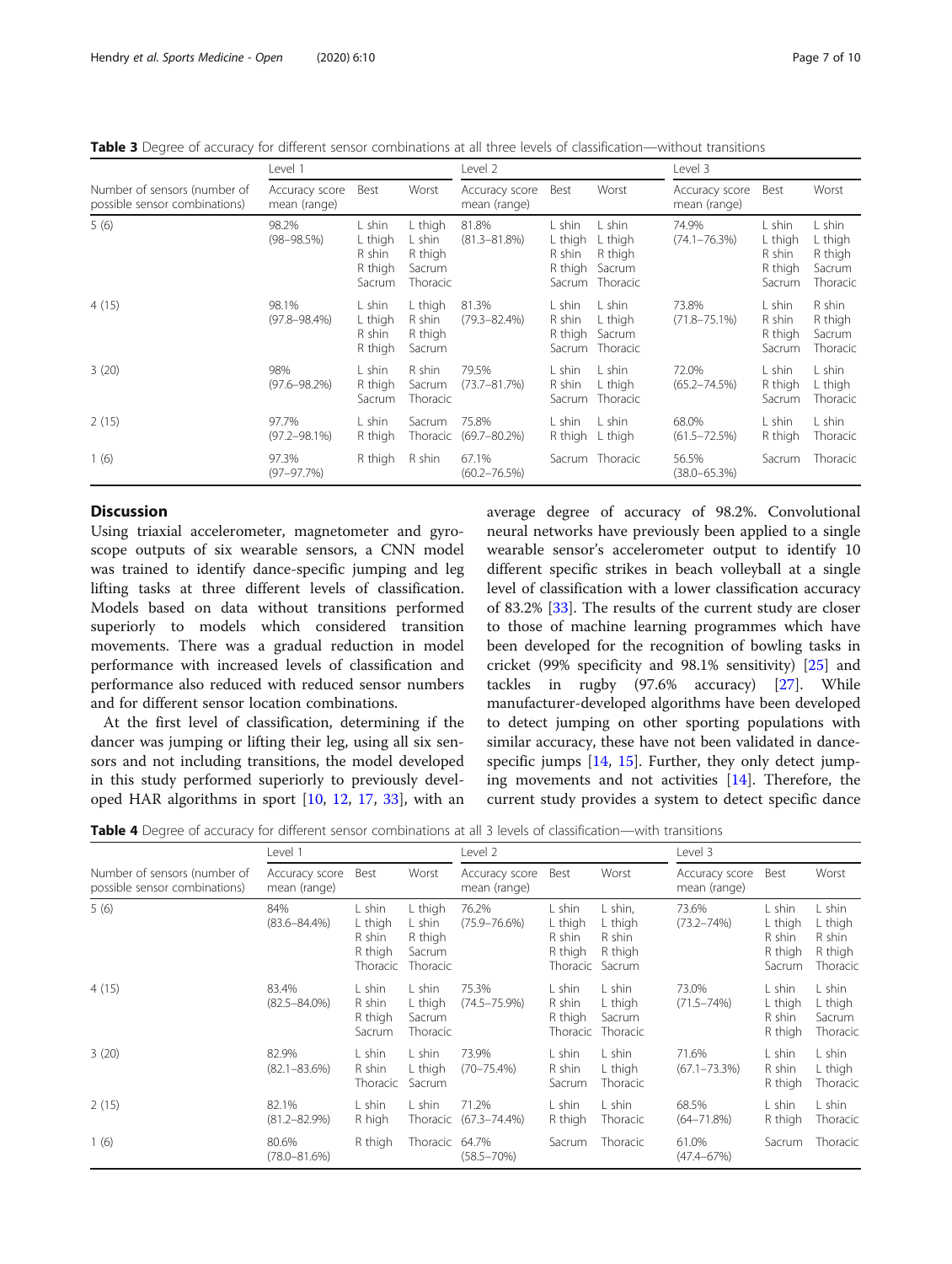movements for training volume monitoring in dance that is as robust as that being used for movement measurement in elite sport.

As expected, the inclusion of transition movements reduced the accuracy of the model at the first level of classification (mean accuracy 84%). To our knowledge, no previously developed HAR models and algorithms have applied transition movements in the development of their models within sport. The inclusion of transitions is more ecologically valid as movement is rarely performed discretely, rather within the context of the sport or activity they are part of  $[32]$  $[32]$ . While the application of transitions reduced the accuracy of the model, developing a model with transitions will likely promote superior realworld performance of the system [[32](#page-11-0)]. With this in mind, we contend that future system developments should include transition movements within the model development. As a result, the remainder of this discussion will reflect the results including transitions.

The degree of accuracy reduced with increasingly complex classification levels, from 84.2% at the first level, to 77.1% at the second and 73.6% at the third level. This supports previous findings of diminishing accuracy with increasing complex classifications during tennis (97.4% at level 1 and 93.2% at level 2) [\[13](#page-11-0)]. While there are currently no thresholds defined in terms of acceptability in degree of accuracy, a potential error rate of between 15.8% at the first level of classification and 22.9% at the second level is still superior to self-reported measures which can have errors of up to 36.9% [[34\]](#page-11-0).

The HAR system presented included three levels of classification, providing additional critical information that is not reflected in training schedules [\[2](#page-11-0)], nor in manufacturer-developed algorithms for jump detection [[14,](#page-11-0) [15](#page-11-0)]. At the second level of classification, the jumping tasks were classified based upon jump size and whether the dancer landed bilaterally or unilaterally. This information may be pertinent given that during unilateral landings, the substantial ground reaction forces evident in dancers are absorbed by a single leg [[20\]](#page-11-0), imposing greater risk towards musculoskeletal pain development [\[35\]](#page-11-0). The leg lifting tasks were categorised according to leg lift direction. This might help inform musculoskeletal risk, given that repeated leg lifting tasks to the front and side of the body have implications for the development of hip pain, while repeated leg lifting tasks behind the body have implications for the development of back pain [[19\]](#page-11-0). At the third level of classification, laterality was identified with jumps and leg lifts, with an accuracy of 73%. Of note, this is the first HAR system developed that includes laterality. Despite the overall decreased accuracy of the HAR with increased classification, this detailed information may provide

critical insights to better understanding the relationship between training volumes and musculoskeletal pain in this population.

Our results demonstrate diminished accuracy with decreased number of sensors, particularly at the second and third levels of classification. It is likely that this was due to a greater number of potential activities that were being recognised at these levels, thus reducing the size of the dataset for each activity, and also looking at the activities in greater detail. Interestingly, the best sensor combination for 5, 4, 3 and 2 sensors all included the right thigh and left shin sensors. We believe that this is because of the, largely, lower limb dominant and asymmetrical nature of ballet movements, where bilateral sensors located in different locations would provide varying information to a HAR model. Thus in future HAR model developments, sensor location on each lower limb should be considered.

Wearing multiple sensors can be burdensome to the dancer, as well as require greater equipment, data collection and processing demands [\[32\]](#page-11-0). Additionally, the aesthetics of ballet focus on clean, unimpeded movements and line of the leg and torso, in both training and performance settings  $[36]$ . It is unlikely that an elite dancer or athlete would regularly wear six sensors and within other sports a single upper back worn sensor is more common [[25,](#page-11-0) [27\]](#page-11-0). Our study demonstrated a single sensor worn on the upper back having the poorest accuracy. This may be due to the nature of the tasks considered which are lower limb dominant, and dancers maintain an upright posture through the thorax. Our results do however indicate that a single sensor worn on the sacrum would allow for reasonable accuracy in detecting the movement tasks of interest to this study, at the first and second levels of classification (81.5% and 70%, respectively). This may be optimal, as a single sensor on the sacrum is easily concealed providing scope for the use of the sensor system without detracting from the traditional aesthetic lines created in classical ballet, nor impeding the dancers' movement.

#### Strengths and Limitations

This system can be used to measure a dancer's training volume with regards to multiple specific movement tasks, providing coaches, medical staff and dancers with information for training volume monitoring and implication for pain development. The accuracy achieved by the models is promising with the strengths being the dance population the models were developed on and ecological validity of the data collected. The dancers involved in the study represented a cross-section of pre-professional dancers enrolled in a university pre-professional dance programme, inclusive of both classical ballet and contemporary dance majors, thus displayed a range of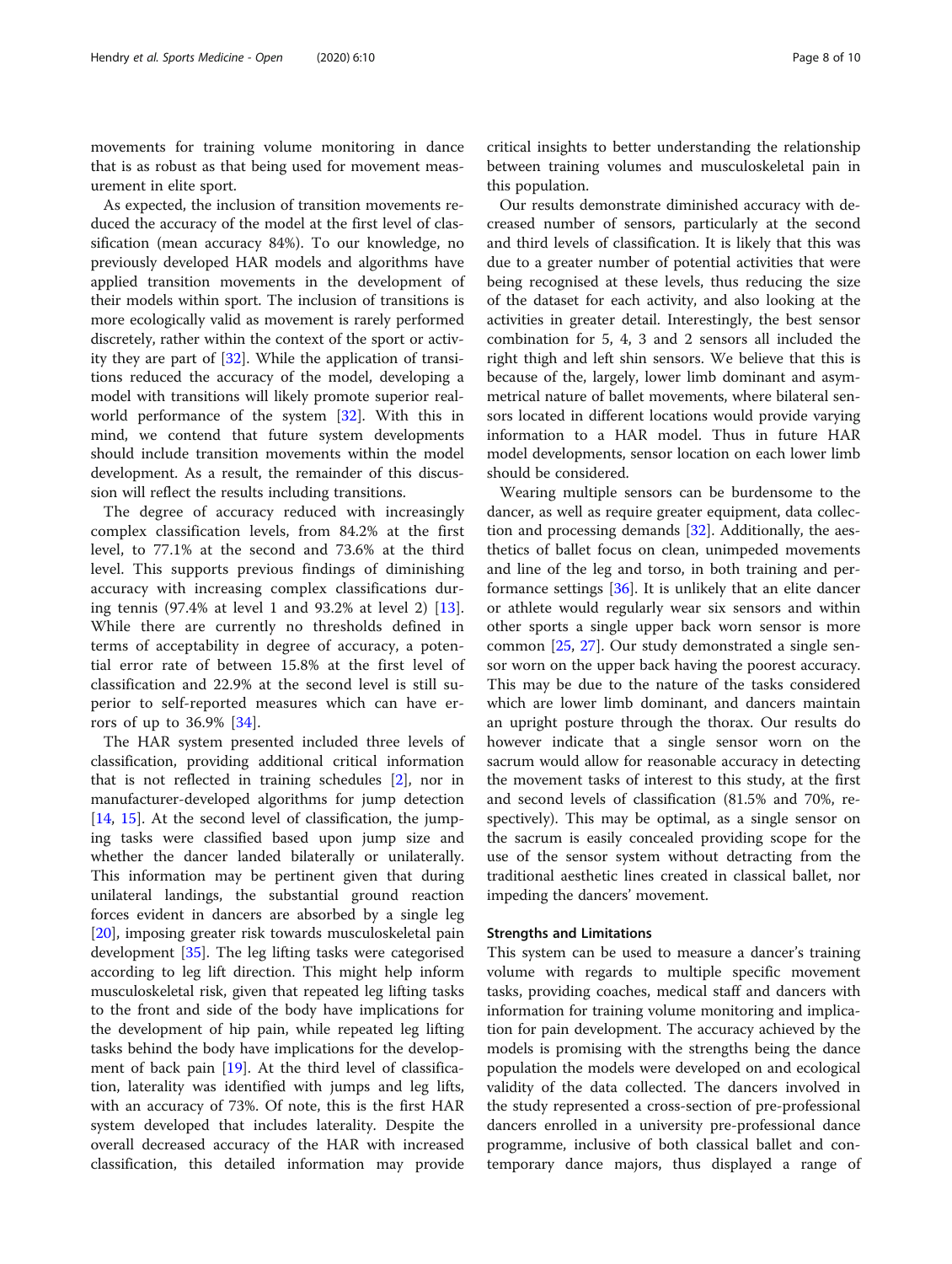<span id="page-10-0"></span>differences in technical abilities. The benefit of this is that the HAR system should be generalisable to a range of pre-professional dancers with varying abilities; however, the system may not be accurate in activity recognition for either less experienced dancers or more experienced, professional dancers. Additionally, the inclusion of transition movements allows for greater realworld application of the HAR system.

This HAR system was limited to the recognition of jumping and leg lifting tasks and developed using only a female population of dancers. Further development of a system to measure training volume in dancers should include a greater variety of movement tasks such as pirouettes, pointe work and travelling phrases of movement. Such development should also include male dancers, considering specific movements that have been associated with the development of pain in male dancers, such as partnering work, lifting and jumping. As technological advances in wearable sensors continue, embedded sensors in dancers' footwear and attire may also promote further opportunity.

While the models in the current study are developed to recognise dance-specific movement tasks, the methodology demonstrated is transferrable and generalisable for HAR of other lower limb dominant sporting activities, such as kicking in Australian football and soccer, or specific jumping tasks demonstrated during athletics and basketball. A limitation of the developed CNN model is that we are unable to determine the contribution of specific sensor types (accelerometer, magnetometer and gyroscopes) in recognising the activities. Further model development could be performed using only specific selections of the different sensor data from specific locations, for example using only magnetometer data from the sacrum sensor and gyroscope data from the thoracic sensor. However, this would involve the training and evaluation of many thousands of models. However, our results highlight the importance of the inclusion of transition movements in HAR model development and also consideration of activities at multiple levels of classification, allowing for further insight on the specific workloads that athletes are exposed to within training and competition.

#### Conclusions

A HAR model developed with transition movements was robust enough to identify jumping and leg lifting ballet tasks in real-world exposures. Further, the HAR model could provide some indication of size of the jumps, whether the dancer was landing bilaterally or unilaterally and the direction that the dancer was lifting the leg. While the use of all six sensors provided the most accurate identification, fewer sensors still provided a respectable degree of accuracy in detecting the specific tasks. Further, this model of HAR could be applied to other sports to more accurately assess exposures and thus better understand mechanisms of performance and musculoskeletal pain conditions.

#### Supplementary information

Supplementary information accompanies this paper at [https://doi.org/10.](https://doi.org/10.1186/s40798-020-0237-5) [1186/s40798-020-0237-5.](https://doi.org/10.1186/s40798-020-0237-5)

Additional file 1: Detailed convolutional neural network model architecture.

#### Abbreviations

CNN: Convolutional neural network; HAR: Human activity recognition; L: Left; R: Right

#### Acknowledgements

The authors would like to thank the dancers who participated in this research and Mr Paul Davey for his assistance with the LabView program used to compile the data.

#### Authors' Contributions

All authors made significant contribution to this research. All authors contributed to the concept of the research, the interpretation of results and the writing of the paper. The first author collected and manually annotated all of the data for the research, and the second author provided machine learning expertise in the development of the presented models. All authors read and approved the final manuscript.

#### Funding

The first author is supported by a Research Training Program (RTP) Scholarship.

#### Availability of Data and Materials

The datasets generated during and/or analysed during the current study are available from the corresponding author on reasonable request.

#### Ethics Approval and Consent to Participate

This study was approved by the university's human research ethical committee with reciprocal ethical approval from the dance institution. Informed consent was obtained from all individual participants included in the study. All procedures performed in studies involving human participants were in accordance with the ethical standards of the institutional and/or national research committee (Curtin University Human Research Ethics Committee HRE2017-0185) and with the 1964 Helsinki declaration and its later amendments or comparable ethical standards.

#### Consent for Publication

All individuals included in the study provided signed consent for publication. All authors provided consent for publication.

#### Competing Interests

The authors, Danica Hendry, Kevin Chai, Amity Campbell, Luke Hopper, Peter O'Sullivan, and Leon Straker, declare that they have no competing interests. The results of the current study do not constitute endorsement of the product by the authors or the journal.

#### Author details

<sup>1</sup>School of Physiotherapy and Exercise Science, Curtin University, Perth, Western Australia, Australia. <sup>2</sup>Curtin Institute for Computations, Curtin University, Perth, Western Australia, Australia. <sup>3</sup>Western Australian Academy of Performing Arts, Perth, Western Australia, Australia.

#### Received: 25 July 2019 Accepted: 20 January 2020 Published online: 07 February 2020

#### References

Gabbett TJ. The training-injury prevention paradox: should athletes be training smarter and harder? Br J Sports Med. 2016;50(5):273–80. [https://doi.](https://doi.org/10.1136/bjsports-2015-095788) [org/10.1136/bjsports-2015-095788.](https://doi.org/10.1136/bjsports-2015-095788)